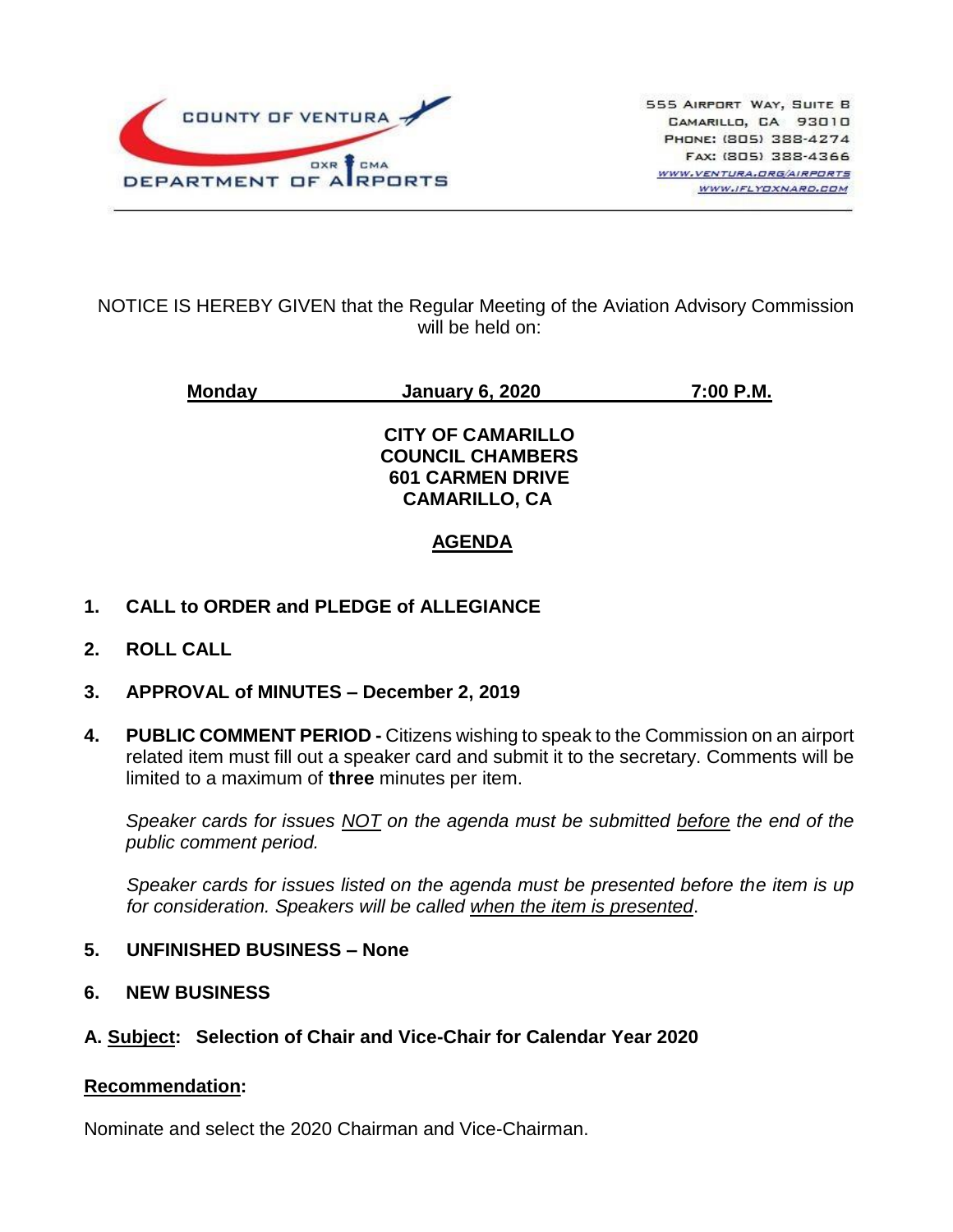**B. Subject: Recommendation that the Board of Supervisors Approve, and Authorize the Director of Airports or His Designee to Sign, Amendment Number 1 to the Consulting Services Contract for the Camarillo Airport Northeast Hangar Development with Mead and Hunt, Inc., Raising the Total Amount of the Contract by \$143,051 to \$1,455,601.**

## **Recommendation:**

Staff requests that your Commission/Authority recommend that the Board of Supervisors:

Approve, and Authorize the Director of Airports or His Designee to Sign, Amendment Number 1 to the Consulting Services Contract for the Camarillo Airport Northeast Hangar Development with Mead and Hunt, Inc., raising the total amount of the contract by \$143,051to \$1,455,601 (Attachment 1).

#### **7. DIRECTOR'S REPORT**

#### **8. REPORTS**

Monthly Activity Report – November 2019 Monthly Noise Complaints – November 2019 Consultant Reports – November 2019 Airport Tenant Project Status – December 2019 Project Status – December 2019 Rotation Schedule Meeting Calendar

## **9. CORRESPONDENCE**

Letter dated November 21, 2019 from Madeline Herrle to Mark and Janie Oberman, Channel Islands Aviation re: Lease Amendment Proposal

Notice dated November 21, 2019 from Camarillo Airport Operations Supervisor to Airport Tenants at Camarillo Airport re: Construction Start Date – Northeast Hangar Development, Phase 1 – Update

Letter dated November 22, 2019 from Erin Powers to Super Seal & Stripe, Inc. re: NOTICE TO PROCEED; Oxnard Airport – PART 139 RUNWAY MARKING COMPLIANCE; Specification No: DOA 19-03(N); Project No: OXR-144

Notice dated December 3, 2019 from Airport Operations Supervisor to Oxnard Airport Tenants re: Runway Closure December 16 through December 20

Letter dated December 3, 2019 from Madeline Herrle to David Tushin, Liberty Aviation, LLC re: Suite 104 Lease

Letter dated December 5, 2019 from Madeline Herrle to Michael Phillips, Aviation Instruction, LLC re: Camarillo Lease Renewal